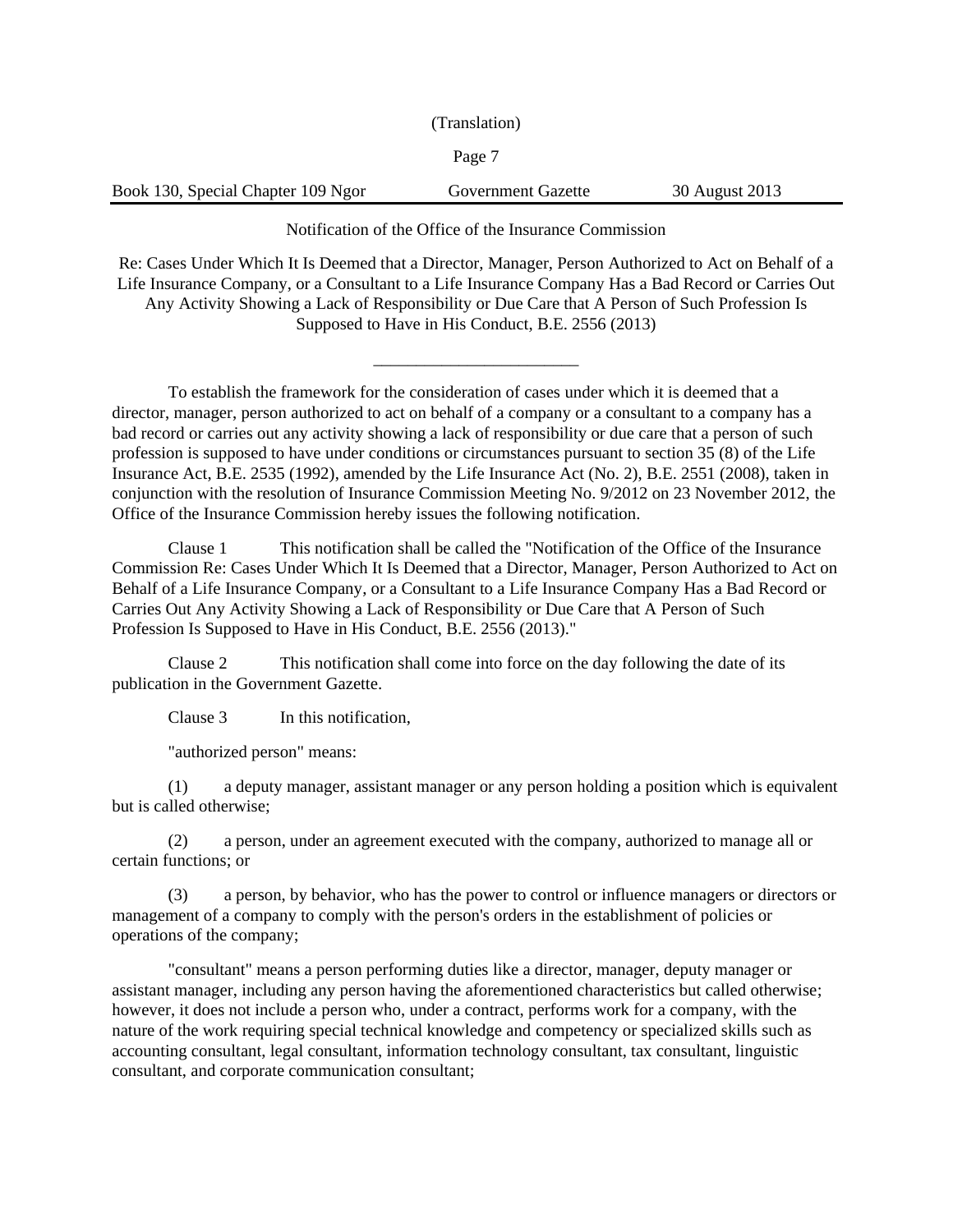"Office" means the Office of the Insurance Commission; and

"company" means a company under the law governing life insurance and shall include the branch office of a foreign life insurance company that is licensed to undertake the life insurance business in the Kingdom under the law governing life insurance.

Clause 4 It shall be deemed that a director, manager, person authorized to act on behalf of a company or consultant to a company has a bad record or carries out any act that shows a lack of responsibility or due care that a person of such profession is supposed to have in his conduct, in cases including but not limited to the cases below:

(1) has been imprisoned by a final court judgment, whether or not the sentence is suspended, for an offense only in relation to property;

(2) having been named in any complaint or subject to any legal proceedings initiated by the Office, regulatory agency or agency authorized by laws, whether in Thailand or overseas, for an offense only in relation to property;

(3) being a person subject to a court's order that his or her property shall become state property under the anti-corruption law, the anti-money laundering law, or any other similar laws;

(4) being a designated person under the counter-terrorism financing law;

(5) being considered by a regulatory agency or agency authorized by law, whether in Thailand or overseas, as a person possessing prohibited characteristics and not qualified to be director, manager, or a person with power of management, or an executive of an organization under the supervision or power of such agency, for an offense only in relation to property;

(6) there is probable cause to believe that he or she exhibits or has exhibited any behavior that indicates malpractice or provision of services in a dishonest or unfair manner or is involved in or supports or was involved in or supported the aforementioned behavior of other persons;

(7) there is probable cause to believe that he or she exhibits or has exhibited any behavior that indicates unfair practices or taking advantage of the insured persons, beneficiaries, shareholders or the general public, or is involved in or supports or was involved in or supported the aforementioned behavior of other persons;

(8) there is probable cause to believe that he or she exhibits or has exhibited any behavior that indicates disclosure or dissemination of false or misleading information or documents, or concealment of material facts which should have been expressly disclosed that may affect the decision making of insured persons beneficiaries, shareholders or the general public, or is involved in or supports or was involved in or supported the aforementioned behavior of other persons;